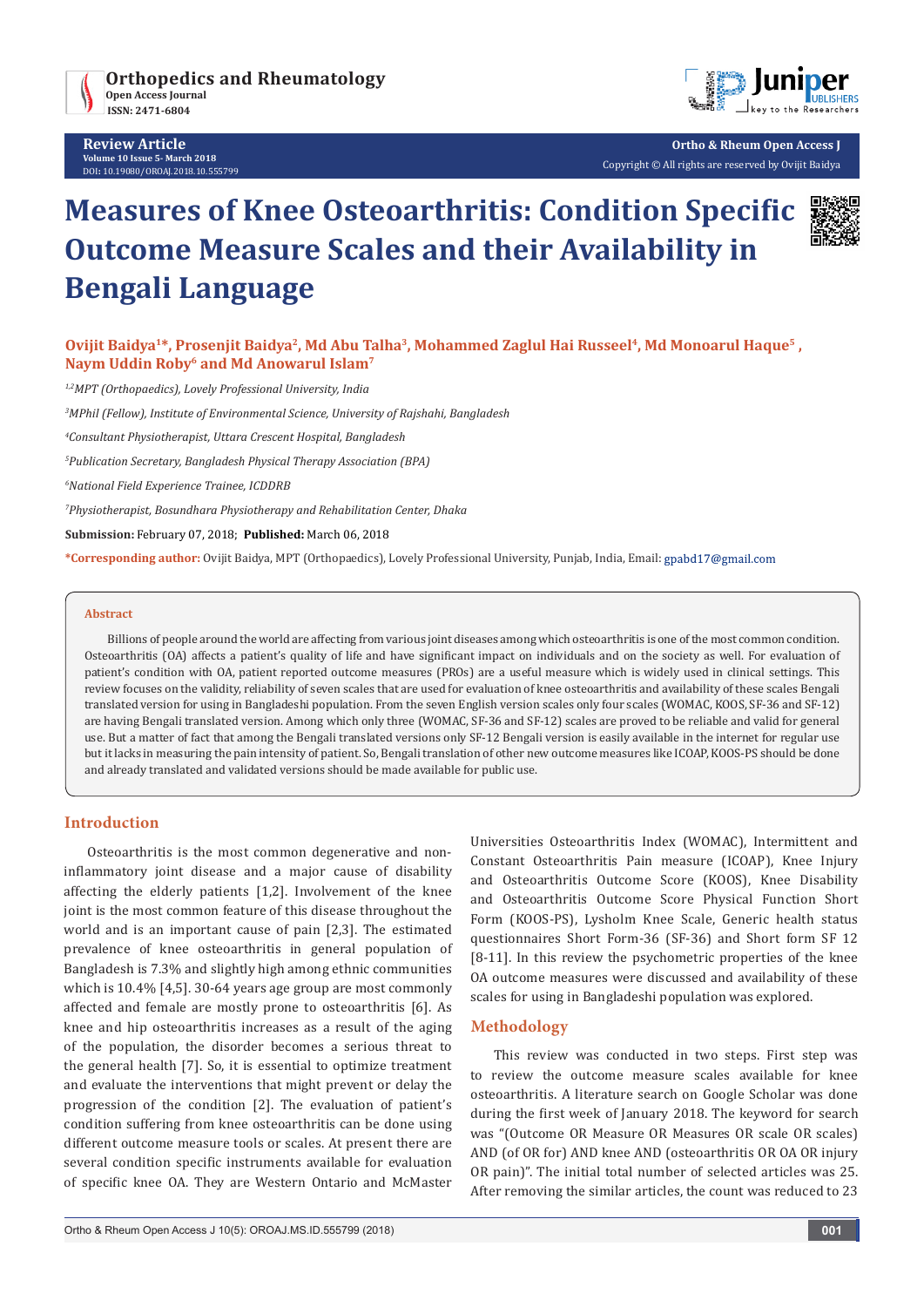articles. Title and abstract and conclusions of each article were read to identify and exclude non- related studies. Articles which were not published in English language were removed. After this selection, the count was reduced to 14 articles. Different library searches and request for the full text of these articles were conducted. The total number of the articles for which the full text was retrieved was 14. After reviewing the selected articles, a list of scale was done on which further review was conducted. Second step of the review was on the selected scales found after the first step. A literature search on Google Scholar was done using the title of the scale to find out the reliability and validity of those English version scales. Then a literature search on Google and Official website of those scales were done to find out the availability of those scales in Bengali language and their psychometric properties. The scales which were found in this step were considered as "easily available" rest of the scales were considered "not easily available". To get additional information on these "not easily available" scales, mail was sent to the original author.

## **The WOMAC Index**

The WOMAC is a condition specific self-reported questionnaire. The scale includes five questions asking pain at activity or rest, two questions measuring stiffness and 17 questions exploring the degree of difficulty during activities. The original WOMAC is present in both visual analogue scales (VAS) and five Likert boxes format [8]. The scale was developed in 1982 and the latest modified version is available in over hundred languages [12]. The WOMAC 3.1 has been validated and is widely used in the evaluation of knee and hip osteoarthritis. In several studies disease specific questionnaire WOMAC showed high validity. The questionnaire was also reproducible over time. Responsiveness tended to be higher in women and in knee OA than in men and hip OA [13]. Bengali version of WOMAC 3.1 was developed in 2014 and was found valid for assessing quality of life of patients with knee OA in Bangladeshi population. Reliability testing using Cronbach's alpha and ICC values was found more than 0.7 in all the domains indicating WOMAC Bangla version is having satisfactory reliability. The Bengali translated version has shown similar construct validity as HAQ (ρ 0.74). Spearman's rank correlation coefficient between WOMAC pain with Short From-36 bodily pain and physical functioning was found -0.67 and -0.68 respectively indicating good negative correlation between the scales [14].

## **The Intermittent and Constant Osteoarthritis Pain (ICOAP)**

The Intermittent and Constant Osteoarthritis Pain (ICOAP) Score is an eleven item scale specifically made for assessment of hip or knee OA pain. ICOAP scale comprise two subscales considering both pain intensity and the effect of pain on daily life, where five questions scale evaluates patients constant pain and six questions evaluates patients intermittent pain. The latest available version of the ICOAP is version 3, which was developed in 2007. In a hip or knee OA around 40+ year's age, ICOAP was found to be internally consistent and reliable [15,16]. ICOAP scale is available in several languages which are valid too, but still there is no Bengali version of the ICOAP scales available (Table 1 & 2).

| Name of Scale               | <b>Version</b>   | Author                      | Year | Area of study    | Reliability               | Validity                  | Easily<br>Available in<br>Internet |
|-----------------------------|------------------|-----------------------------|------|------------------|---------------------------|---------------------------|------------------------------------|
| Bengali version<br>of WOMAC | VA 3.01          | Rabbani MG et<br>al. $[14]$ | 2014 | BSMMU*,<br>Dhaka | Reliable                  | Valid                     | Not available                      |
| KOOS Bengali<br>version     | LK 1.0           | Karvannan H et<br>al. [19]  | 2013 | India            | No study has<br>been done | No study has<br>been done | Available                          |
| Bengali Short<br>Form-36    | Ver1             | Feroz AH et al.<br>$[22]$   | 2012 | BSMMU*,<br>Dhaka | Reliable                  | Valid                     | Not available                      |
| Bengali Short<br>Form SF 12 | Ver <sub>2</sub> | Islam N et al.<br>[9]       | 2017 | BSMMU*,<br>Dhaka | Reliable                  | Valid                     | Available                          |

Table 1: Overview of Knee OA pain measuring Scale available in Bengali.

\*BSMMU= Bangabandhu Sheikh Mujib Medical University.

**002**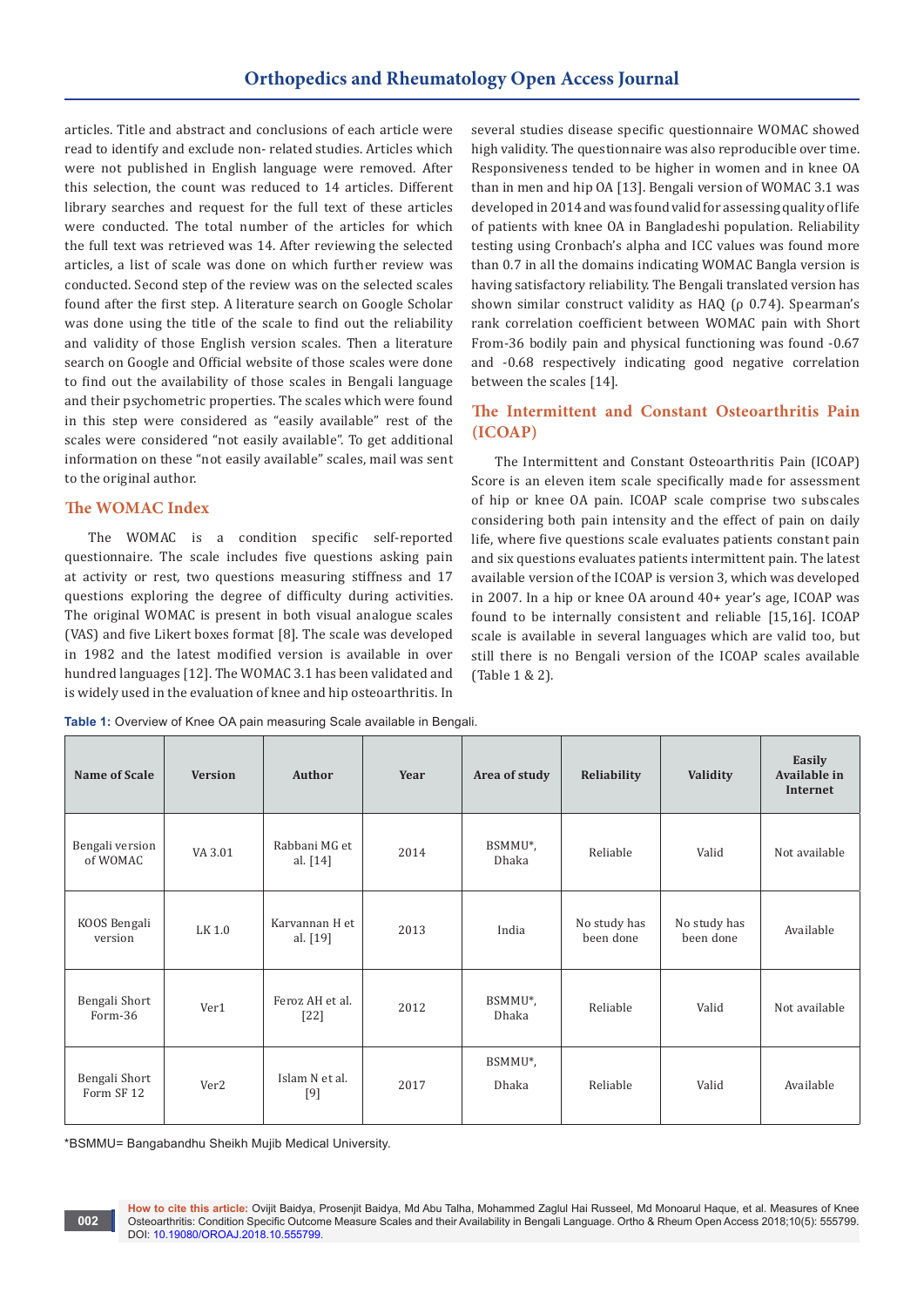## **Orthopedics and Rheumatology Open Access Journal**



#### **Table 2:** Flow chart showing the status of availability of Bengali translated Knee OA scales.

### **Knee Injury and Osteoarthritis Outcome Score**

KOOS scale is a condition specific scale to measure patient's condition in osteoarthritis (OA) which can be primary OA or results of a trauma or injury. KOOS assess total five components including pain, symptoms, daily function, sport or recreational function and quality of life. High reliability, validity and responsiveness of KOOS scale after surgical procedures (like ACL reconstruction, meniscectomy, knee replacement surgery) and physical therapy intervention has been reported in several studies [17,18]. KOOS version LK1.0 is available in the original English and many other languages of the world. KOOS Bengali version LK 1.0 is also available which was developed in November 2013 by H Karvannan et al. [19] In that study the original English version was translated and adapted in Bengali language for measuring patients condition treated with total knee replacement following knee osteoarthritis. However, no validity or reliability study has been done on the Bengali version of KOOS LK1.0.

## **Knee Disability and Osteoarthritis Outcome Score Physical Function Short Form (KOOS-PS)**

The KOOS-PS is a seven questions scale derived from the subscales of the KOOS. It is a recommended tool for measuring physical functional of patients with knee injuries and knee OA to follow the progression of disability and to evaluate treatment responses. Several studies have demonstrated the responsiveness, validity and reliability of KOOS-PS in knee osteoarthritis patents [20]. Although it is available and validated in several languages but Bengali version of KOOS-PS is still not developed.

#### **Short Form-36 (SF-36)**

The Medical Outcomes Study 36-Item Short Form or SF-36 is widely accepted and commonly used general health outcomes measure. The SF-36 consists of eight subscales containing total 36 questions and one general overall health status question. The SF-36 is available in several languages which are valid too. The advantage of this health outcomes measure is that it can be used to compare across different diseases and conditions [8]. First version of Short Form 36 was developed in 1992 [21]. The Bengali Short Form-36 was developed on May 2012 by Abu HM Feroz et al. [22] was found to be reliable and valid for using in Bangladeshi patients with RA. Cronbach's alpha of the Bengali SF -36 version was higher than 0.78 and the test retest reliability was high (r>0.82) for all scales. The high correlations of this scale with other disease parameters established the validity of the Bengali translated version of SF-36.

### **Short Form-12 (SF-12)**

The SF-12 is a short version of SF-36 questionnaire made to provide a short and valid substitute to the SF-36. The questions of this scale are divided into two sections to separately assess the physical as well as the mental component of health [23]. The SF-12 was developed in 1996 [24] and it was culturally adapted and validated into Bengali language in 2017 by Islam N et al. [9] Patients acceptancy was high for the Bengali translated version. Internal consistency for both physical and mental component of the scale is satisfactory with a Cronbach's alpha value of 0.9 and ICC value more than 0.9 indicating reliability of the Bengali version scale. At the same time convergent and discriminant validity of the Bengali SF-12 and Bengali HAQ scale was acceptable.

**How to cite this article:** Ovijit Baidya, Prosenjit Baidya, Md Abu Talha, Mohammed Zaglul Hai Russeel, Md Monoarul Haque, et al. Measures of Knee Osteoarthritis: Condition Specific Outcome Measure Scales and their Availability in Bengali Language. Ortho & Rheum Open Access 2018;10(5): 555799. DOI: [10.19080/OROAJ.2018.10.555799.](http://dx.doi.org/10.19080/OROAJ.2018.10.555799)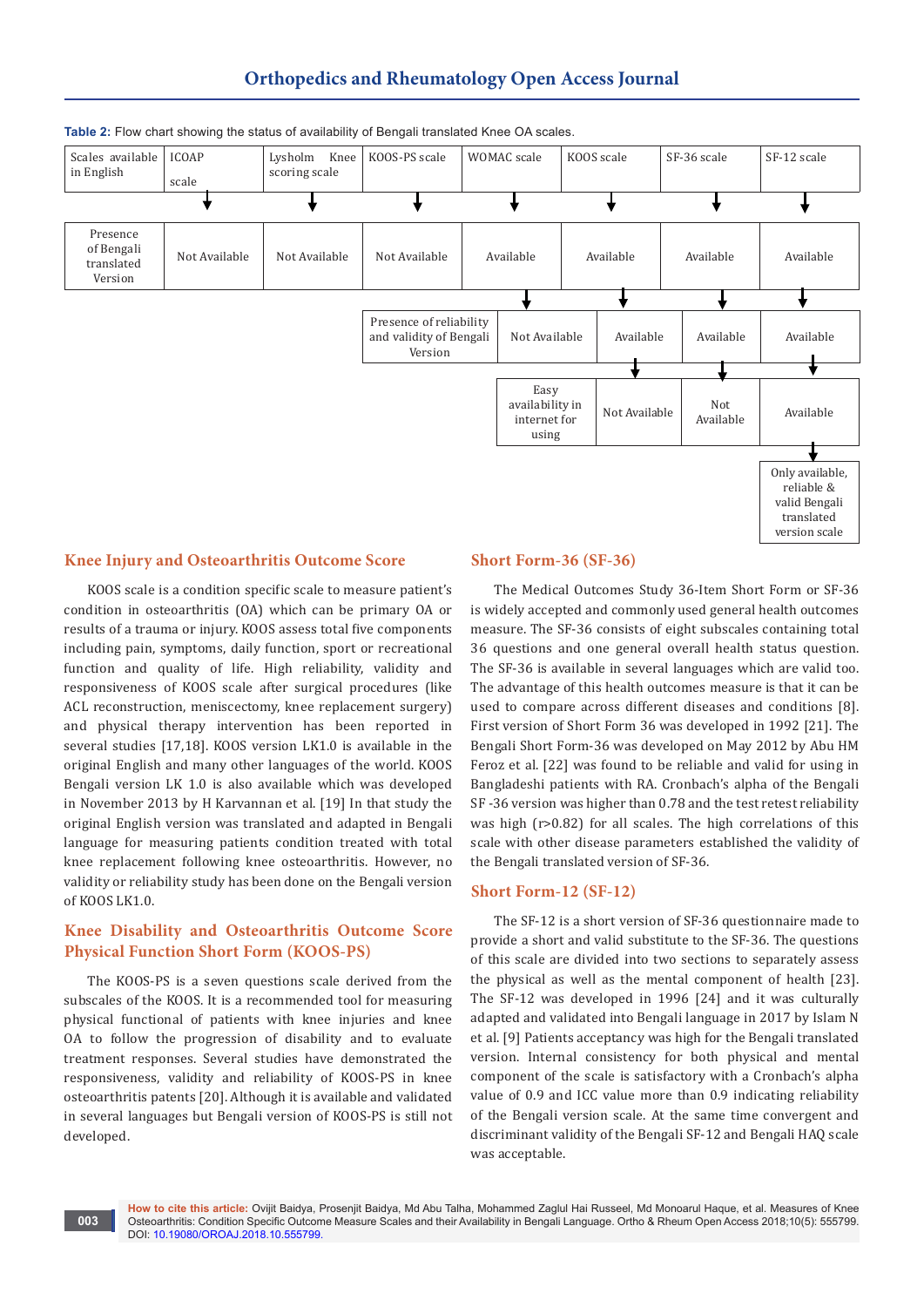## **Lysholm Knee Scoring Scale**

Lysholm Knee Score is the scoring systems made specially to use in ACL injuries and chondral defects. It was published in 1982. The current modified and revised version of Lysholm was introduced in 1985 which analyse patient's condition on eight segments: pain, instability, locking, swelling, limp, stair climbing, squatting and need for support. The overall Lysholm score has acceptable test-retest reliability (ICC= 0.91), internal consistency (Cronbach alpha=0.65) and construct validity [25]. Although it is available and validated in several languages but Bengali version of Lysholm Knee Scoring Scale is still not developed.

#### **Discussion**

All the scales (WOMAC, ICOAP, KOOS, KOOS-PS, SF-36, SF-12 and Lysholm scale) reviewed in this study are having satisfactory reliability and validity for the original English version [8,13,15,20]. Among which 4 scales (WOMAC, KOOS, SF-36 and SF-12) are having Bengali translated version and all the translated versions except KOOS are found reliable and valid [9,14,20,22]. But a matter of fact that Bengali version of WOMAC and SF-36 are not easily available in the internet for regular use. Only the SF-12 Bengali version is easily available in the internet, but the main weakness of the scale is that this scale only access patient's physical and mental health in spite of the pain intensity [9].

## **Conclusion**

Bengali translation of other new outcome measures like ICOAP, KOOS-PS should be done. Already translated versions should be made available for public use and further evaluated in general population and in patients treated with different interventions.

### **Limitations**

This review was conducted within a limited time period and there was no additional funding to support this review. That's why wide and systemic literature search was not performed and the review was done on the limited articles attainable.

#### **References**

- 1. [Lohmander LS \(2000\) What can we do about osteoarthritis? Arthritis](https://arthritis-research.biomedcentral.com/articles/10.1186/ar74)  [Research & Therapy 2\(2\): 95-100.](https://arthritis-research.biomedcentral.com/articles/10.1186/ar74)
- 2. [Maillefert JF, Kloppenburg M, Fernandes L, Punzi L, Günther KP, et al.](https://www.ncbi.nlm.nih.gov/pubmed/19410033)  [\(2009\) Multi-language translation and cross-cultural adaptation of the](https://www.ncbi.nlm.nih.gov/pubmed/19410033)  [OARSI/OMERACT measure of intermittent and constant osteoarthritis](https://www.ncbi.nlm.nih.gov/pubmed/19410033)  [pain \(ICOAP\). Osteoarthritis and Cartilage 17\(10\): 1293-1296.](https://www.ncbi.nlm.nih.gov/pubmed/19410033)
- 3. [Fukutani N, Iijima H, Fukumoto T, Uritani D, Kaneda E, et al. \(2016\)](https://www.ncbi.nlm.nih.gov/pubmed/26089038)  [Association of varus thrust with pain and stiffness and activities](https://www.ncbi.nlm.nih.gov/pubmed/26089038)  [of daily living in patients with medial knee osteoarthritis. Physical](https://www.ncbi.nlm.nih.gov/pubmed/26089038)  [Therapy 96\(2\): 167-175.](https://www.ncbi.nlm.nih.gov/pubmed/26089038)
- 4. [Ahmed S, Haq SA, Al-qadir AZ, Rahman MM, Paul S \(2017\) SAT0713](http://ard.bmj.com/content/76/Suppl_2/1044.3)  [Survey on prevalence of rheumatic disorders in Bangladeshi adults.](http://ard.bmj.com/content/76/Suppl_2/1044.3)  [Annals of the Rheumatic Diseases 76\(2\): 1044-1045.](http://ard.bmj.com/content/76/Suppl_2/1044.3)
- 5. [Abu Sadath MM Islam, Belayet H Akanda, Bakhtiar, Md Monoarul](https://www.ecronicon.com/ecor/pdf/ECOR-03-000053.pdf)  [Haque, Ropak Chandra Roy, et al. \(2016\) Prevalence of osteoarthritis](https://www.ecronicon.com/ecor/pdf/ECOR-03-000053.pdf)

[among ethnic communities in Bangladesh. EC Orthopaedics 3: 284-](https://www.ecronicon.com/ecor/pdf/ECOR-03-000053.pdf) [289.](https://www.ecronicon.com/ecor/pdf/ECOR-03-000053.pdf)

- 6. [Jahan I, Haque S, Khalil M, Sohel MD, Kawsar MH \(2017\) Survey on](https://www.omicsonline.org/open-access/survey-on-prevalence-risk-factors-and-treatment-pattern-of-osteoarthritis-in-bangladesh-retrospective-study-2161-1149-1000230-97267.html)  [prevalence, risk factors and treatment pattern of osteoarthritis in](https://www.omicsonline.org/open-access/survey-on-prevalence-risk-factors-and-treatment-pattern-of-osteoarthritis-in-bangladesh-retrospective-study-2161-1149-1000230-97267.html)  [bangladesh: retrospective study. Rheumatology 7\(4\): 1-6.](https://www.omicsonline.org/open-access/survey-on-prevalence-risk-factors-and-treatment-pattern-of-osteoarthritis-in-bangladesh-retrospective-study-2161-1149-1000230-97267.html)
- 7. [Das SK, Farooqi A \(2008\) Osteoarthritis. Best Pract Res Clin Rheumatol](https://www.ncbi.nlm.nih.gov/pubmed/18783743)  [22\(4\): 657-675.](https://www.ncbi.nlm.nih.gov/pubmed/18783743)
- 8. Wright RW (2009) Knee injury outcomes measures. [J Am Acad Orthop](https://www.ncbi.nlm.nih.gov/pubmed/19136425)  [Surg 17\(1\): 31-39.](https://www.ncbi.nlm.nih.gov/pubmed/19136425)
- 9. Islam N, Khan IH, Ferdous N, Rasker JJ (2017) Translation, cultural [adaptation and validation of the English "Short form SF 12v2" into](https://www.ncbi.nlm.nih.gov/pubmed/28532468)  [Bengali in rheumatoid arthritis patients. Health Qual Life Outcomes](https://www.ncbi.nlm.nih.gov/pubmed/28532468)  [15\(1\): 109.](https://www.ncbi.nlm.nih.gov/pubmed/28532468)
- 10. [Collins NJ, Misra D, Felson DT, Crossley KM, Roos EM \(2011\) Measures](https://www.ncbi.nlm.nih.gov/pubmed/22588746)  [of knee function: International Knee Documentation Committee \(IKDC\)](https://www.ncbi.nlm.nih.gov/pubmed/22588746)  [Subjective Knee Evaluation Form, Knee Injury and Osteoarthritis](https://www.ncbi.nlm.nih.gov/pubmed/22588746)  [Outcome Score \(KOOS\), Knee Injury and Osteoarthritis Outcome](https://www.ncbi.nlm.nih.gov/pubmed/22588746)  [Score Physical Function Short Form \(KOOS-PS\), Knee Outcome Survey](https://www.ncbi.nlm.nih.gov/pubmed/22588746)  [Activities of Daily Living Scale \(KOS-ADL\), Lysholm Knee Scoring Scale,](https://www.ncbi.nlm.nih.gov/pubmed/22588746)  [Oxford Knee Score \(OKS\), Western Ontario and McMaster Universities](https://www.ncbi.nlm.nih.gov/pubmed/22588746)  [Osteoarthritis Index \(WOMAC\), Activity Rating Scale \(ARS\), and Tegner](https://www.ncbi.nlm.nih.gov/pubmed/22588746)  [Activity Score \(TAS\). Arthritis Care Res 63\(11\): 208-228.](https://www.ncbi.nlm.nih.gov/pubmed/22588746)
- 11. [Goncalves RS, Meireles AC, Gil JN, Cavalheiro LM, Rosado JO, et al.](https://www.ncbi.nlm.nih.gov/pubmed/22771773)  [\(2012\) Responsiveness of intermittent and constant osteoarthritis pain](https://www.ncbi.nlm.nih.gov/pubmed/22771773)  [\(ICOAP\) after physical therapy for knee osteoarthritis. Osteoarthritis](https://www.ncbi.nlm.nih.gov/pubmed/22771773)  [Cartilage 20\(10\): 1116-1119.](https://www.ncbi.nlm.nih.gov/pubmed/22771773)
- 12. [Bellamy N \(2016\) Womac Osteoarthritis Index, USA.](http://www.womac.org/womac/index.htm)
- 13. [Salaffi F, Leardini G, Canesi B, Mannoni A, Fioravanti A, et al. \(2003\)](https://www.ncbi.nlm.nih.gov/pubmed/12880577)  [Reliability and validity of the Western Ontario and McMaster](https://www.ncbi.nlm.nih.gov/pubmed/12880577)  [Universities \(WOMAC\) Osteoarthritis Index in Italian patients with](https://www.ncbi.nlm.nih.gov/pubmed/12880577)  [osteoarthritis of the knee. Osteoarthritis Cartilage 11\(8\): 551-560.](https://www.ncbi.nlm.nih.gov/pubmed/12880577)
- 14. [Rabbani MG, Haq SA, Bellamy N, Islam MN, Choudhury MR, et al. \(2015\)](https://www.ncbi.nlm.nih.gov/pubmed/25510291)  [Development, linguistic and clinimetric validation of the WOMAC®](https://www.ncbi.nlm.nih.gov/pubmed/25510291)  [VA3. 01 Bangla for Bangladesh Index. Rheumatol Int 35\(6\): 997-1003.](https://www.ncbi.nlm.nih.gov/pubmed/25510291)
- 15. [Bond M, Davis A, Lohmander S, Hawker G \(2012\) Responsiveness](https://www.ncbi.nlm.nih.gov/pubmed/22425883)  [of the OARSI–OMERACT osteoarthritis pain and function measures.](https://www.ncbi.nlm.nih.gov/pubmed/22425883)  [Osteoarthritis Cartilage 20\(6\): 541-547.](https://www.ncbi.nlm.nih.gov/pubmed/22425883)
- 16. [Hawker GA, French MR, Davis AM, Dieppe P \(2008\) Further validation](http://www.oarsijournal.com/article/S1063-4584(08)60508-7/abstract)  [of OARSI-OMERACT intermittent and constant osteoarthritis pain](http://www.oarsijournal.com/article/S1063-4584(08)60508-7/abstract)  [\(ICOAP\) measure. Osteoarthritis and Cartilage 16\(4\): S203](http://www.oarsijournal.com/article/S1063-4584(08)60508-7/abstract)
- 17. [Koosnu \(2018\) What is the KOOS?](http://www.koos.nu/koospresentation.html)
- 18. [Roos EM, Roos HP, Lohmander LS, Ekdahl C, Beynnon BD \(1998\) Knee](https://www.ncbi.nlm.nih.gov/pubmed/9699158)  [Injury and Osteoarthritis Outcome Score \(KOOS\)-development of a](https://www.ncbi.nlm.nih.gov/pubmed/9699158)  [self-administered outcome measure. Journal of Orthopaedic & Sports](https://www.ncbi.nlm.nih.gov/pubmed/9699158)  [Physical Therapy 28\(2\): 88-96.](https://www.ncbi.nlm.nih.gov/pubmed/9699158)
- 19. [Karvannan H, Chakravarty RD, Arun G Maiya, Naomi Simick \(2013\)](http://www.koos.nu/koosbengali.pdf)  [Bengali Knee injury and Osteoarthritis Outcome Score \(KOOS\), Koosnu.](http://www.koos.nu/koosbengali.pdf)
- 20. [Ruyssen-Witrand A, Fernandez-Lopez CJ, Gossec L, Anract P, Courpied](https://www.ncbi.nlm.nih.gov/pubmed/21470490)  [JP, et al. \(2011\) Psychometric properties of the OARSI/OMERACT](https://www.ncbi.nlm.nih.gov/pubmed/21470490)  [osteoarthritis pain and functional impairment scales: ICOAP, KOOS-](https://www.ncbi.nlm.nih.gov/pubmed/21470490)[PS and HOOS-PS. Clinical and Experimental Rheumatology-Incl](https://www.ncbi.nlm.nih.gov/pubmed/21470490)  [Supplements 29\(2\): 231-237.](https://www.ncbi.nlm.nih.gov/pubmed/21470490)
- 21. [Brazier JE, Harper R, Jones NM, O'cathain A, Thomas KJ, et al. \(1992\)](https://www.ncbi.nlm.nih.gov/pubmed/1285753)  [Validating the SF-36 health survey questionnaire: new outcome](https://www.ncbi.nlm.nih.gov/pubmed/1285753)  [measure for primary care. BMJ 305\(6846\): 160-164.](https://www.ncbi.nlm.nih.gov/pubmed/1285753)
- 22. Feroz AH, Islam MN, ten Klooster PM, Hasan M, Rasker JJ, et al. (2012) [The Bengali Short Form-36 was acceptable, reliable, and valid in](https://www.ncbi.nlm.nih.gov/pubmed/23017640)  [patients with rheumatoid arthritis. J Clin Epidemiol 65\(11\): 1227-](https://www.ncbi.nlm.nih.gov/pubmed/23017640) [1135.](https://www.ncbi.nlm.nih.gov/pubmed/23017640)

**How to cite this article:** Ovijit Baidya, Prosenjit Baidya, Md Abu Talha, Mohammed Zaglul Hai Russeel, Md Monoarul Haque, et al. Measures of Knee Osteoarthritis: Condition Specific Outcome Measure Scales and their Availability in Bengali Language. Ortho & Rheum Open Access 2018;10(5): 555799. DOI: [10.19080/OROAJ.2018.10.555799.](http://dx.doi.org/10.19080/OROAJ.2018.10.555799) **004**